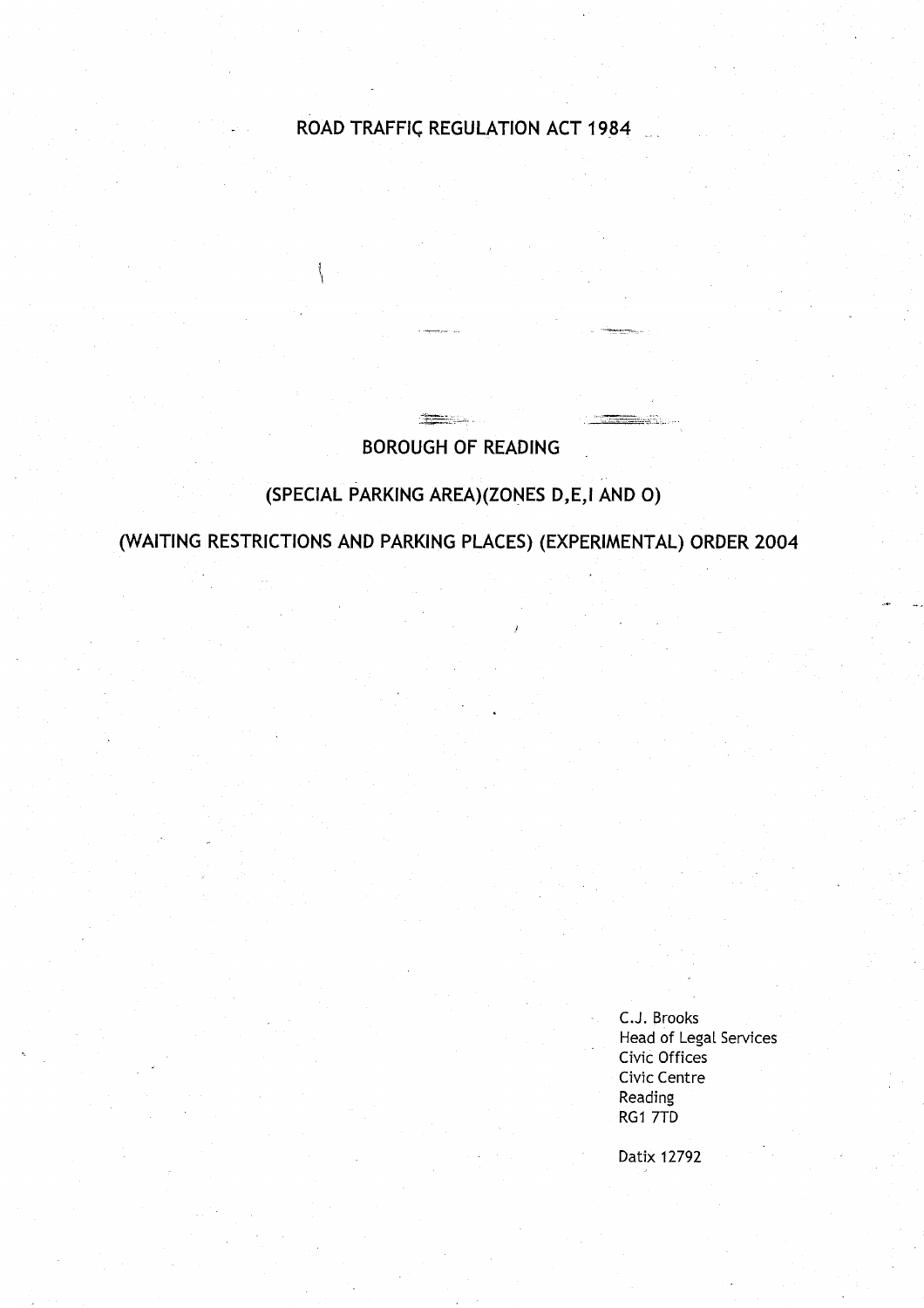#### THE BOROUGH OF READING

### (SPECIAL PARKING AREA)(ZONES D,E,I AND 0 )

#### (WAITING RESTRICTIONS AND PARKING PLACES) (EXPERIMENTAL) ORDER 2004

The Reading Borough Council (hereinafter referred to as "the Council") in exercise of the powers conferred by Sections 9 and 10(1) of and Part IV of Schedule 9 to the Road Traffic Regulation Act 1984 ("the Act of 1984"), as amended and of all other powers thereunto enabling and after consultation with the Chief Officer of Police in accordance with Part III of Schedule 9 to the Act of 1984 and the Road Traffic Act 1991, hereby make the following Order:-

#### PART **<sup>I</sup>**

#### CITATION AND INTERPRETATION

- <sup>1</sup> . This Order may be cited as The Borough of Reading (Special Parking Area) (Zones D, E, I and O(Waiting Restrictions and Parking Places) (Experimental) Order 2004 and shall come into operation on the 7<sup>th</sup> December 2004 remaining in force for a period of eight months from this date .
- 2. Section 10(2) of the Act shall apply to this order and the specified officer for the purposes of Section 10(2) of the Act shall be the Head of Planning and Transport.
- <sup>3</sup> . In this Order, except where the context otherwise requires, the following expressions have the meanings hereby respectively assigned to them:-

"ambulance" has the same meaning as in the Vehicle Excise and Registration Act 1994 ;

"authorised agent" means the parking services contractor appointed by and acting on behalf of the Council for the purposes of the supervision and enforcement of this Order;

"authorised cab rank" means an area of carriageway which is comprised within and indicated by road markings complying with diagram 1028.2 in Schedule 6 to the 2002 Regulations;

"authorised officer" means the Head of Planning and'Transport for the Council or any other officer to be designated by the Council;

"authorised parking place" means any parking place on a road, authorised or designated by this Order;

"bus" has the same meaning as in Regulation 22 of the 2002 Regulations;

"business permit" means a permit issued to a business occupying premises, the postal address of which is in a road or part of a road specified in Schedule 499 and issued under the provisions of Article 23;

"business permit holder" means a person to whom a business permit was issued under the provisions Article 23;

"carriageway" means a way constituting or comprised in a highway being a way (other than a cycle track) over which the public have a right of way for the passage of vehicles;

"disabled person's badge", "disabled person's vehicle" and "parking disc" have the same meanings as in the Local Authorities Traffic Orders (Exemption for Disabled Persons) (England) Regulations 2000;

"doctor" means a 'fully registered person' as defined in section 55 of the Medical Act 1983;

"driver", in relation to a vehicle waiting in a parking place or on a road or length of road, means the person driving the vehicle at the time it was left in that parking place or road or length of road;

"goods" means goods or burden of any description and includes postal packets of any description;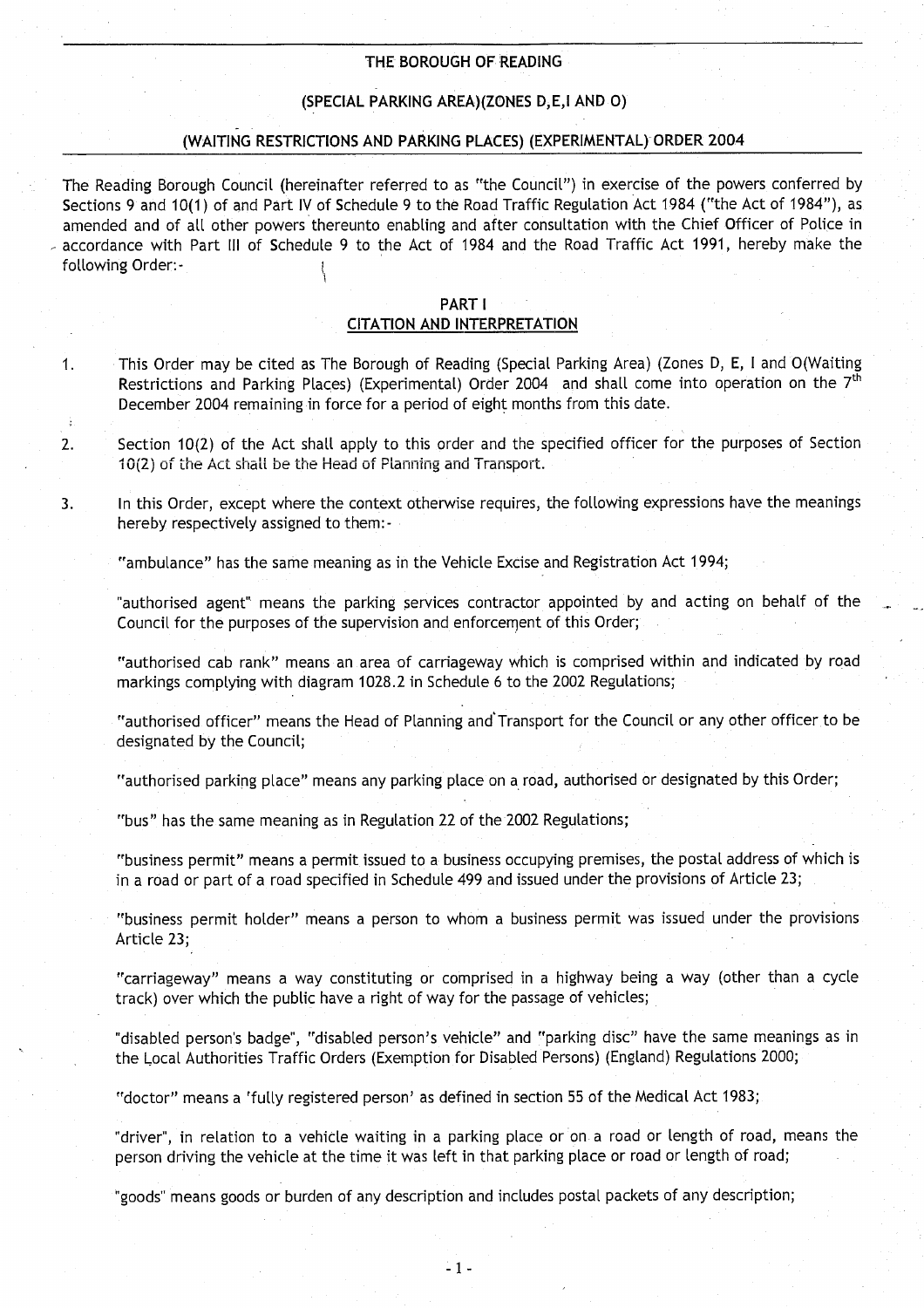"delivering"and "collecting" in relation to any goods includes checking the goods for the purpose of their delivery or collection;

"goods vehicle" means a motor vehicle which is constructed or adapted for use for the carriage of goods or burden of any description and which does not exceed 5.30 metres in length or 2.25 metres in height;

"hackney carriage" means a vehicle licensed under Section 37 of the Town Police Causes Act 1847, Section 6 of the Metropolitan Carriages Act 1869, or any similar enactment;

"immobilisation device" has the same meaning as in Section 104(9) of the Road Traffic Regulation Act 1984;

"loading" means the loading or unloading of goods to or from a vehicle ;

"motorcycle" and "invalid carriage" have the same meanings as in Section 136 of the Road Traffic Act of 1984;

"owner", in relation to a vehicle means a resident who is named in the vehicle registration document as the registered keeper of a goods or passenger vehicle or who has the use of such a vehicle in the course of his employment and who is entitled to use such a vehicle as though he were the registered keeper thereof;

"parking attendant" means a person authorised by or on behalf of the Council to supervise any parking area;

"parking place" means a road or length of road which is provided for the leaving of vehicles;

"passenger vehicle" means a motor vehicle (other than a motor cycle or invalid carriage) not exceeding <sup>5</sup> .30 metres in length and 2 .25 metres in height and constructed or adapted for the carriage of passengers and their effects;

"penalty charge" and "reduced penalty charge" means a charge set by the Council under the provisions of section 66 of the Road Traffic Act 1991 and with the approval of the Secretary of State for Transport which is to be paid to the Council within 28 days beginning with the date of the notice, or 14 days in the case of a reduced penalty charge, following the issue of a penalty charge notice ;

"penalty charge notice" means a notice issued or served by a parking attendant pursuant to the provisions of section 66 of the Road Traffic Act 1991 ;

"permit" means a permit issued under the provisions of Articles 23, 26,27 and 28;

"permit holder" means a person to whom a permit has been issued under the provisions of Article 23 or 24;

"permitted hours" means the hours shown at the commencement of a Schedule ;

"relevant position" in respect of:

(a) a disabled person's badge or a parking permit, means

- (i) in the case of a vehicle fitted with a front windscreen, that the badge or permit is exhibited thereon with the front facing forward on the nearside of and immediately behind the windscreen; or
- (ii) the case of a vehicle not fitted with a front windscreen, that the badge or permit is exhibited on the front or nearside of the vehicle;
- (b) a disabled person's parking disc, means that the side showing the time is facing forward or outward and immediately behind the windscreen or side window nearest to the kerb;

"resident" means a person whose usual place of abode is at premises the postal address of which is in a road or part of a road specified in Schedule 499;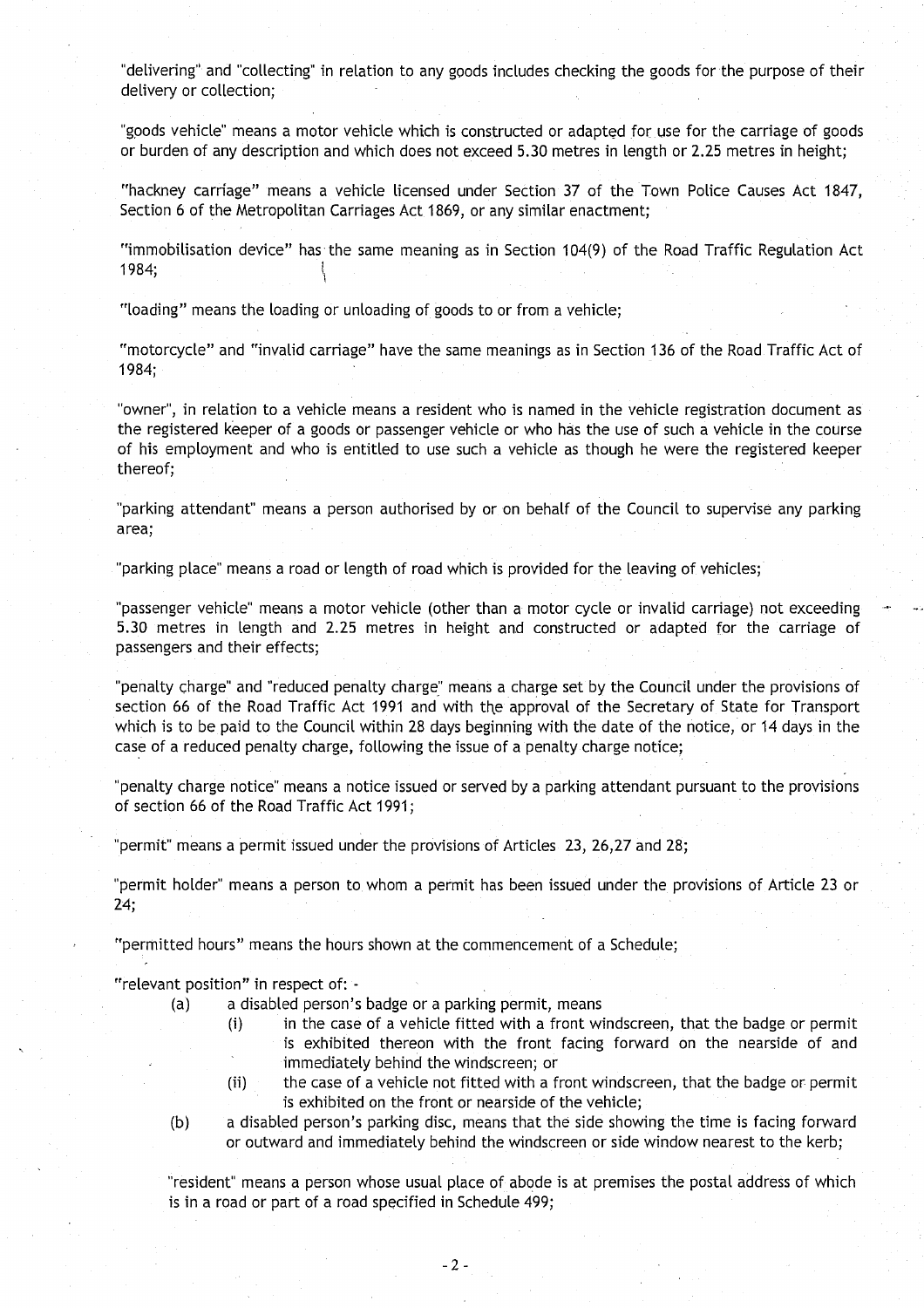"specified position" a vehicle left in a parking place during the permitted hours in accordance with the foregoing provisions of this Order shall cause it so to stand:-

- (a) in the case of the parking place in relation to which special provisions as to the manner of standing of a vehicle in .that place are specified in-an item specified in a Schedule as to be in accordance with those provisions;
- $(b)$  in the case of any other parking place -
	- (i) if the parking place is not in a one-way street, that the left or near-side of the vehicle is adjacent to the left-hand edge of the carriageway;
	- (ii) that the distance between the edge of the carriageway and the nearest wheel of the vehicle is not more than 300 millimetres;
- $(c)$  so that every part of a vehicle is within the limits of a parking place;
- (d) that no part of the vehicle obstructs any vehicular means of ingress to or egress from any premises adjacent to the side of the road on which the vehicle is waiting.

"specified hours" means the hours shown at the commencement of a Schedule containing parking or unloading places;

"telecommunication system" has the same meaning as in the Telecommunications Act 1984;

"The 2002 Regulations" means the Traffic Signs Regulations and General Directions 2002 ;

"traffic sign" means a sign of any size, colour and type prescribed or authorised under, or having the effect as though prescribed or authorised under Section 64 of the Act of 1984.

4 . The prohibitions imposed by this Order shalt be in addition to and not in derogation of any restriction, prohibition or requirement imposed by any Regulations or Orders made or having effect as if made under the Act of 1984, or by or under any other enactment.

5. Save where the contrary is indicated, any reference in this Order to:-

- (a) a numbered Article or Schedule is a reference to the Article or Schedule bearing that number in this Order;
- (b) this Order or another Order shall be construed as such a reference to this Order or, as the case may be, such other Order, as the same may have been or may from time to time be amended, varied or supplemented;
- (c) a Statute or Regulation shall be construed as reference to such Statute or Regulations as the same may have been, or may from time to time be amended or re-enacted .
- (d) The requirements of any Article making reference to a numbered Schedule to this Order shall only have effect when a Schedule similarly numbered is appended to this Order .

#### PART II WAITING AND LOADING OF VEHICLES

- <sup>6</sup> . Save as provided, in Articles 7 and 8 no person shall, except upon the direction or with the permission of a Police Constable in uniform, Traffic Warden or a Parking Attendant, cause or permit any vehicle during each separately dated day, to wait at any time on Mondays to Sundays inclusive in the lengths of roads specified in Schedule 4.
- <sup>7</sup> . Nothing in Article 6 shall apply to any vehicle waiting in the lengths of roads referred to therein for so long as it may be necessary to enable:-
	- (a) a person to board or alight from the vehicle;
	- (b) the vehicle, if it cannot conveniently be used for such purpose in any other road, to be used in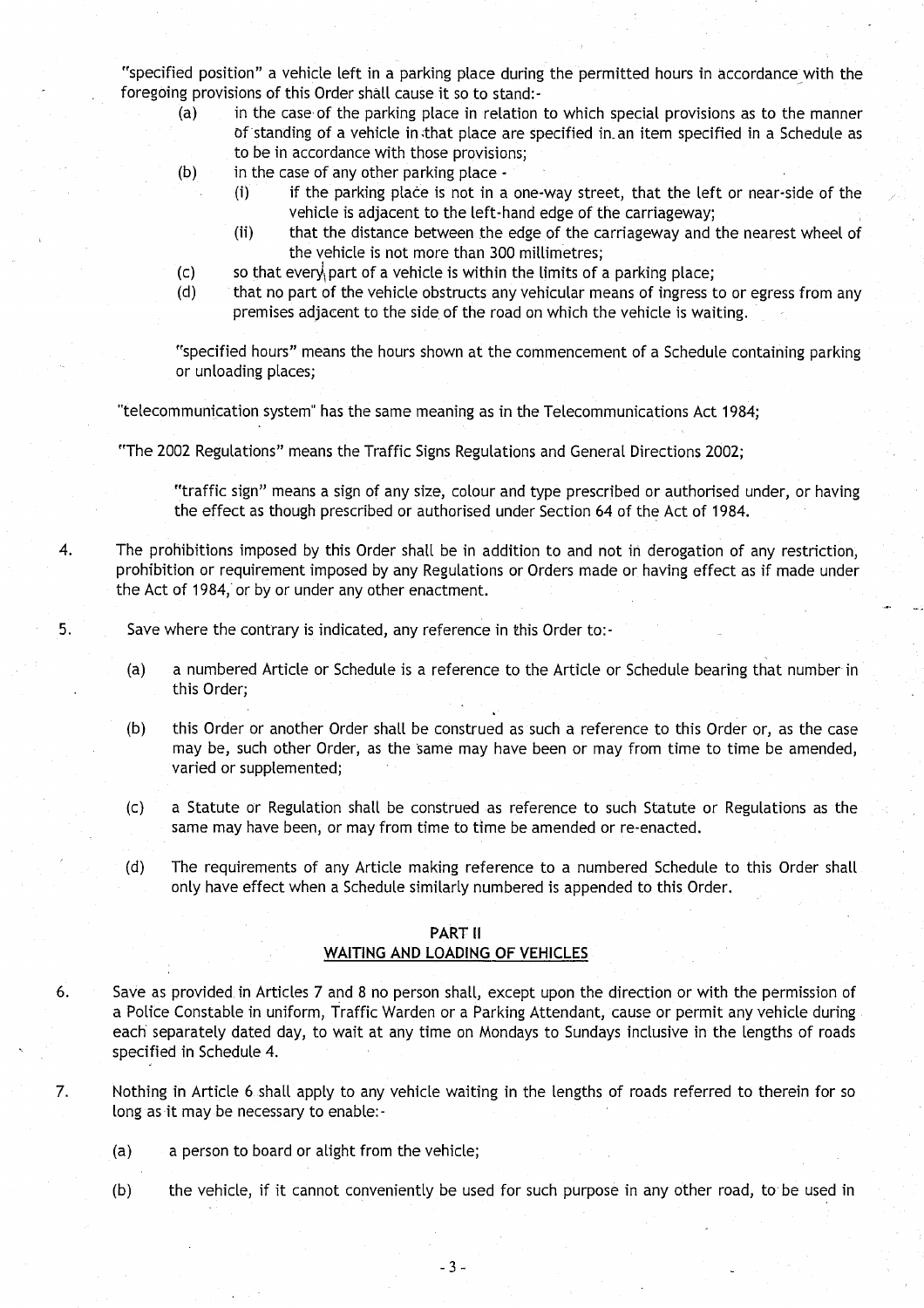connection with any of the following operations, namely:-

- (i) building, industrial or demolition operations;
- (ii) the removal of any obstruction to traffic;
- (iii) the maintenance, improvement or reconstruction of the said lengths of roads;
- (iv) the laying, erection, alteration or repair in or in land adjacent to the said lengths of roads of any sewer or of any main, pipe or apparatus for the supply of gas, water or electricity or of any telecommunications system;
- (v) the service of a Local Authority or a Water Authority in pursuance of statutory powers or duties;
- (c) the vehicle to be used for the purpose of delivering or collecting postal packages as defined in Section 87 of the Post Office Act 1953;
- (d) the vehicle to take in petrol, oil, water or air from any garage situated on or adjacent to the said lengths of roads;
- (e) the vehicle to wait at or near to any premises situated on or adjacent to the said lengths of roads for so long as such waiting by that vehicle is reasonably necessary in connection with any wedding or funeral;
- (f) the vehicle being used for fire brigade, ambulance or police purposes .

8. (1) Nothing in Article 6 shall apply:-

- (a) to any vehicle waiting for so long as may be necessary for the purpose of enabling goods to be loaded on or unloaded from the vehicle:
- (b) to a Disabled Person's Vehicle, displaying a Disabled Person's Badge in the relevant position, for a period not exceeding 3 hours (not being a period separated by an interval of less than 1 hour from a previous period of waiting by the same vehicle in the same length of road on the same day), provided that the Disabled Person's Vehicle also displays in the relevant position, a Parking Disc (on which the driver or other person in charge of the vehicle has marked the time at which the period of waiting began) excepting those lengths of roads specified in the Schedules referred to in paragraph (c) of this Article;
- (c) to a Disabled Person's Vehicle, displaying a Disabled Person's Badge in the relevant position, waiting on the lengths of roads specified in Schedules 44,45, 49, 50, 58, 59, 60 and 61 during the specified limited waiting hours;

provided that such exemptions do not apply during the hours when loading restrictions are imposed by that Article.

- (2) Nothing in Article 6 shall apply to any vehicle :
	- (a) waiting upon an authorised parking place; or
	- -(b) being a Hackney Carriage, waiting upon an authorised cab rank; or
	- (c) waiting for so long as may be necessary to enable the vehicle to be used in the provision of a local service within the meaning of the Transport Act 1985.
- 9. No person shall, except upon the direction or with the permission of a Police Constable in uniform, Traffic Warden or a Parking Attendant, cause or permit any vehicle other than:-

-4-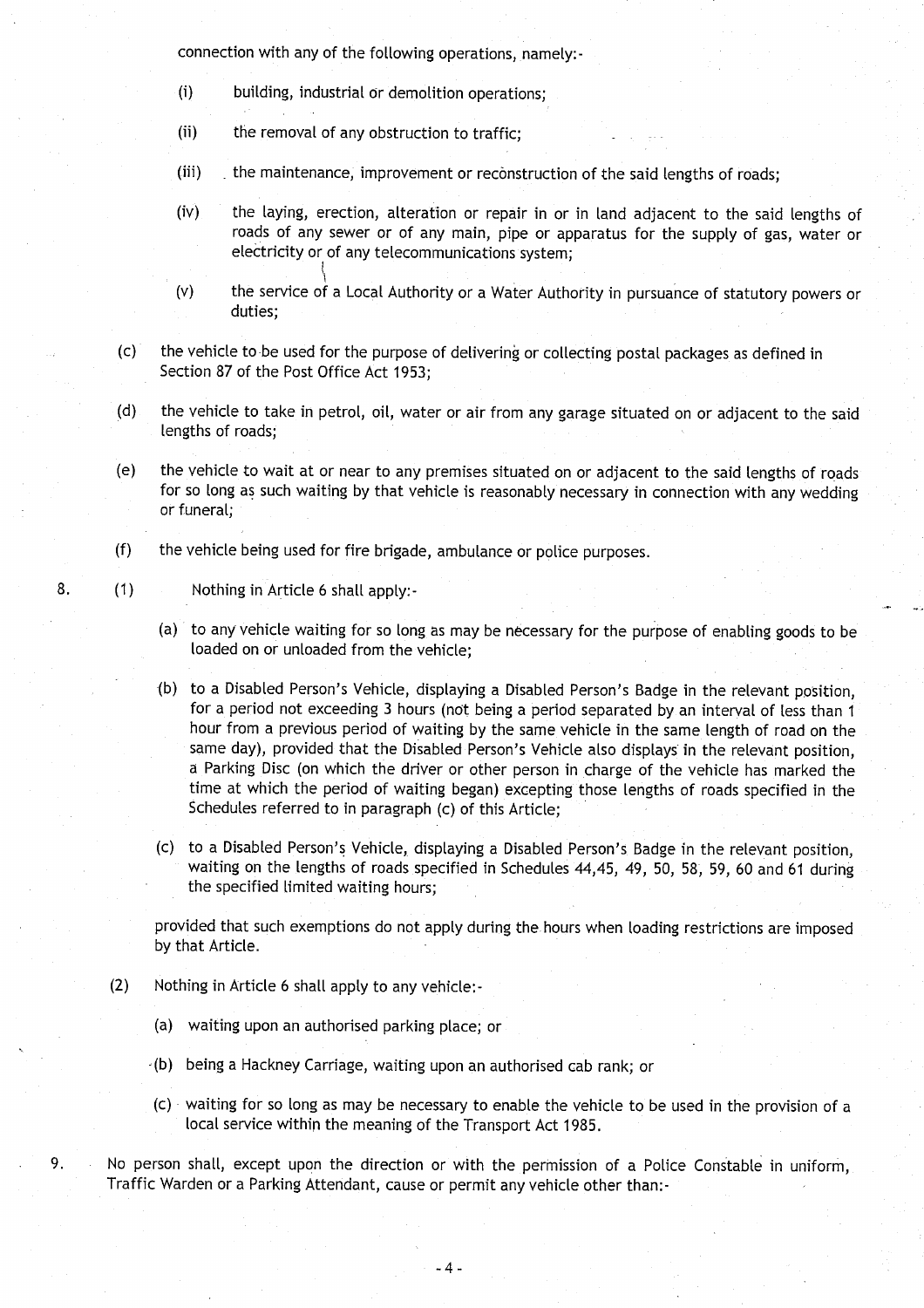- (a) a goods vehicle to wait for the purpose of loading in a loading bay specified in Schedule 7 between 7.00 a.m. and 6.00 p.m. on Mondays to Saturdays inclusive;
- (b) a disabled person's vehicle, displaying a Disabled Person's Badge in the relevant position, to wait in a disabled parking place specified in Schedule 8 at any time,-for a period not exceeding 4 hours (not being a period separated by an interval of less than 2 hour from a previous period of waiting by the same vehicle in the same length of road on the same day), provided that the Disabled Person's Vehicle also displays in the relevant position, a Parking Disc (on which the driver or other person in charge of the vehicle has marked the time at which the period of waiting began);
- $(c)$  a Hackney Carriage to stop or wait, at any time on Mondays to Sundays inclusive, in the lengths of roads specified in Schedule 10:
- (d) a Hackney Carriage to stop or wait, between 11.00 p.m. and 6.30 a.m. on Mondays to Sundays inclusive, in the lengths of roads specified in Schedule 11;
- (e) a goods vehicle to wait at any time for the purpose of loading in a loading bay specified in Schedule 19.
- 10. No person shall, except upon the direction or with the permission of a Police Constable in uniform, Traffic Warden or a Parking Attendant, cause or permit any vehicle:-
	- (a) to stop between 8.00 a.m. and 5.00 p.m. on Mondays to Fridays on a School-Keep-Clear marking specified in Schedule 22;
	- (b) to wait, at any time on Mondays to Sundays inclusive in the lengths of roads specified in Schedule 107 other than vehicles displaying in the relevant position a valid Disabled Persons Badge;
- <sup>11</sup> . Nothing in Article 10 shall apply to any vehicle waiting in the lengths of road referred to therein for so long as may be necessary to enable :
	- (a) the vehicle, if it cannot conveniently be used for such purpose in any other road, to be used in connection with the removal of any obstruction to traffic;
	- (b) the vehicle being used for fire brigade, ambulance or police purposes;
	- (c) the maintenance, improvement or reconstruction of the said lengths of roads ;
	- (d) the laying, erection, alteration or repair in or in land adjacent to the said lengths of roads of any sewer or of any main, pipe or apparatus for the supply of gas, water or electricity or of any telecommunications system;
	- (e) is required by law to stop;
	- $(f)$  is obliged to do so in order to avoid an accident
- 12. Save as provided in Article 13, no person shall, except upon the direction or with the permission of a Police Constable in uniform, Traffic Warden or a Parking Attendant, cause or permit any vehicle to:-
	- (a)  $\rightarrow$  wait between 7.45 a.m. and 9.15 a.m. and between 4.30 p.m. and 6.30 p.m. on Mondays to Saturdays inclusive in the lengths of roads specified in Schedule 300;
	- (b) wait between 7.45 a.m. and 9.15 a.m. and between 4.30 p.m. and 6.30 p.m. on Mondays to Fridays inclusive in the lengths of roads specified in Schedule 301;

-5-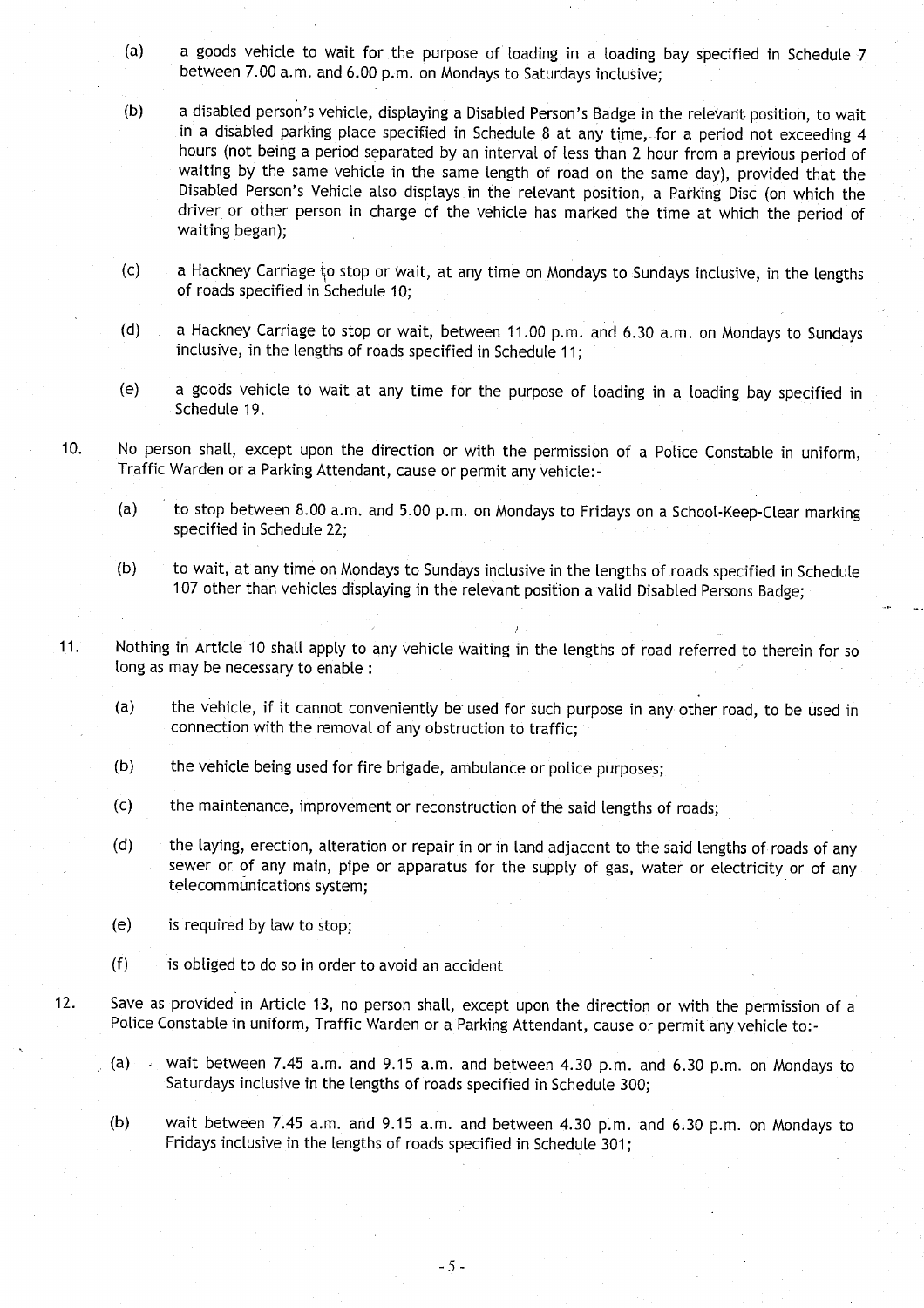- 13. (1) Nothing in Article 12 shall apply to any vehicle waiting in the lengths of roads referred to therein for so long as it may be necessary to enable:
	- a) the vehicle; if it cannot conveniently be used for such purpose in any other road, to be used in connection with the removal of any obstruction to traffic;
	- b) the vehicle to be used for the purpose of delivering or collecting postal packages as defined in Section 87 of the Post Office Act 1953;
	- c) the vehicle being used for fire brigade, ambulance or police purposes;
	- d) the maintenance, improvement or reconstruction of the said lengths of roads;
	- e) the laying, erection, alteration or repair in or in land adjacent to the said lengths of roads of any sewer or of any main, pipe or apparatus for the supply of gas, water or electricity or of any telecommunications system;
	- f) the vehicle, if it cannot conveniently be used in any other road, to be used in connection with any building operation or demolition. .
	- (2) Nothing in Article 12 shall apply to any vehicle waiting in any of roads or lengths of roads referred to therein when the person in control of the vehicle:-
		- (a) is required by law to stop;
		- $(b)$  is obliged to do so in order to avoid an accident; or
		- (c) is prevented from proceeding by circumstances outside his control and it is not reasonably practicable for him to drive or move the vehicle to a place not on any main carriageway of a road specified in Schedules 300, 301, 302, 303 and 304 .

#### PART III

### AUTHORISATION AND USE OF PARKING PLACES

- 14. (1) The lengths of roads specified in Schedule 44 are authorised to be used :
	- (a) as parking places for the parking as specified in the said Schedule, of a vehicle displaying in the relevant position a valid Residents Parking Permit issued by the Council AND
	- (b) for vehicles to wait between 8 .00 a.m . and 8 .00 p.m . on Mondays to Sundays inclusive for a period of 2 hours excepting if a period of less than 2 hours has elapsed since the previous period of waiting by the same vehicle in the same length of road.
	- (2) The lengths of roads specified in Schedules 61, 99, 100, 101, 104, 105 and 106, are authorised to be used as parking places for the parking during the permitted hours and in such positions as are specified in the said Schedules, of a vehicle displaying in the relevant position a valid Residents Parking Permit issued by the Council.
	- (3) The lengths of roads specified in Schedules 105 and 108 are authorised to be used as parking places for the parking during the permitted hours and in such positions as are specified in the said Schedules, of a vehicle displaying in the relevant position a valid Business Parking Permit issued by the Council.
	- (4) The lengths of roads specified in Schedule 102 are authorised to be used as parking places for the parking during the permitted hours and in such positions as are specified in the said Schedules, of a vehicle displaying in the relevant position a valid Doctors Parking Permit issued by the Council .

-6-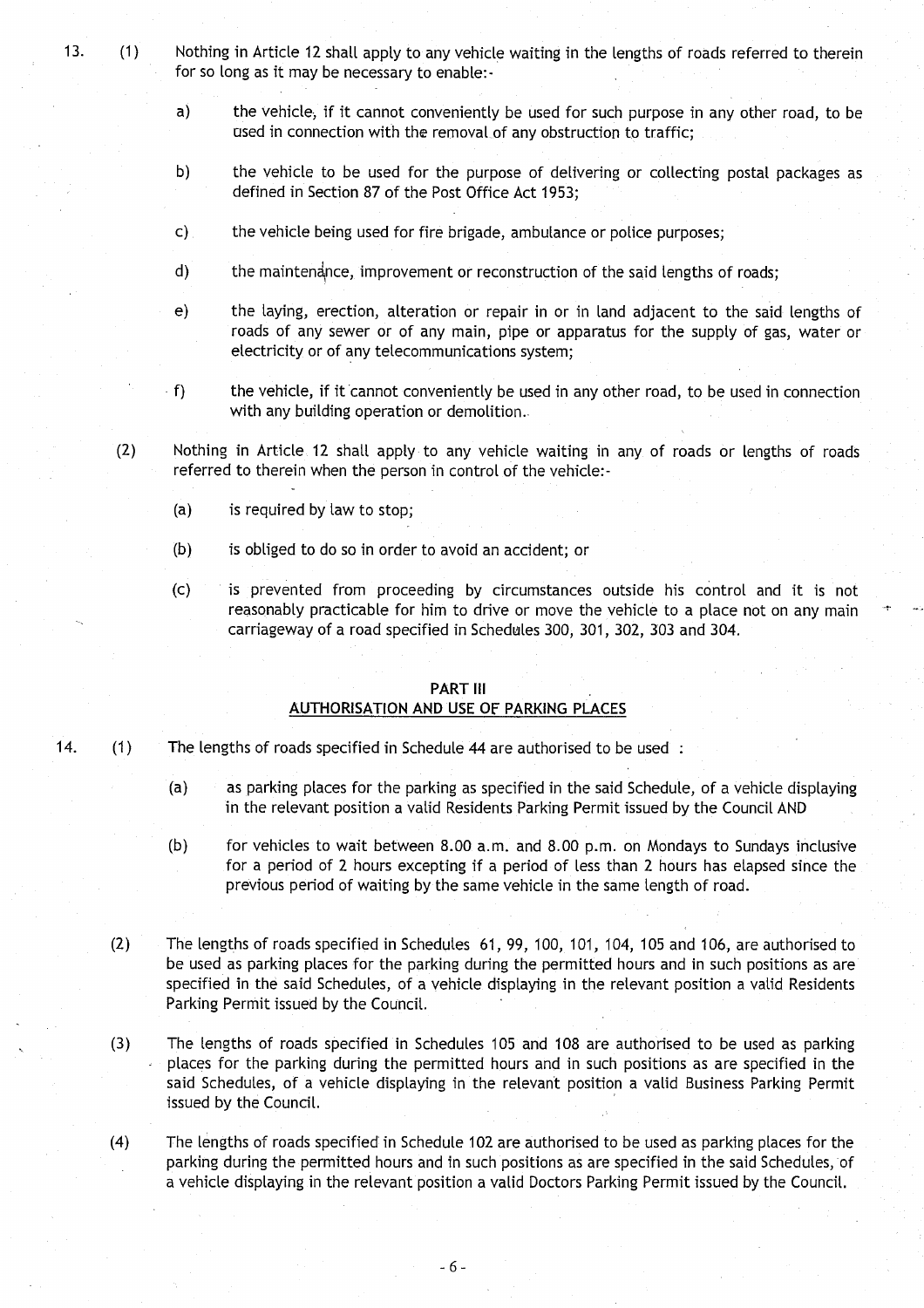- **(5) The lengths of roads specified in Schedules 109 and 111 are authorised to be used as parking places for the parking during the permitted hours and in such positions as are specified in the said, Schedules**, **of a vehicle displaying in the relevant position a valid Parking Permit issued by** the Council.
- **(6) Nothing in paragraphs (1), (2), (3), (4), and (5) of this Article shall restrict the power of the Council to close a parking place.**
- **15 . Where in the Schedules a parking place is described as available for vehicles of a specific class or in a specified position** , **the driver of a vehicle shall not permit it to wait in the parking place unless it :-**
	- **(a) is of the specified class**; **or as the case may be**
	- **(b) is in the specified position ;**
	- (**c) displays a valid parking permit issued by the Council .**
- <sup>16</sup> . A driver **of a vehicle shall not use a parking place :**
	- **(a) so as to unreasonably prevent access to any premises adjoining the road** , **or the use of the road by any other person** , **or so as to be a nuisance;**
	- **(b) when a Police Constable in uniform** , **Traffic Warden or a parking attendant or a person authorised by the Council has closed the parking place .**
- **17. The driver of a motor vehicle using a parking place shall stop the engine as soon as the vehicle is in position in the parking place and** shalt **not start the engine except when about to change the position of the vehicle in, or to depart from**, **that parking place.**
- **18. No person shall use a vehicle whilst it is in a parking place in connection with the sale of any article to persons in or near the parking place** , **or in connection with the selling or offering for hire of his skill or services.**
- **19. When a vehicle is left in a parking place in contravention of the provisions of Articles 15(b), a Police Constable in uniform**, **Traffic Warden or a parking attendant or a person authorised by the Council to do so may alter or cause to be altered the position of the vehicle so that its position shall comply with that provision .**
- **20. Any person altering the position of a vehicle by virtue of Article 19 may do so in such manner as he thinks necessa**ry**.**
- **<sup>21</sup> . A Police Constable in uniform** , Traffic **Warden or a parking attendant or a person authorised by the Council to do so may** , **in case of emergency**, **or in contravention of Article 16, remove or cause to be removed to any place he thinks fit any vehicle left in a parking place .**
- 22. Any **person removing or causing to be removed a vehicle from a parking place in accordance with Article 21 shall provide for the safe custody of the vehicle .**

## **PART IV PERMITS**

**23. (1) Any resident or doctor, who is the owner of a vehicle of the following class** , **that is to say <sup>a</sup> passenger vehicle**, **a goods vehicle**, **a invalid carriage or a motorcycle may apply to the Council or an authorised agent for a permit for the parking of that vehicle in a parking place specified in paragraph** (**5) of this Article and any such application shall be made on a form issued by and obtainable from the Council or authorised agent and** shalt **include the particulars and information** required by such form to be supplied.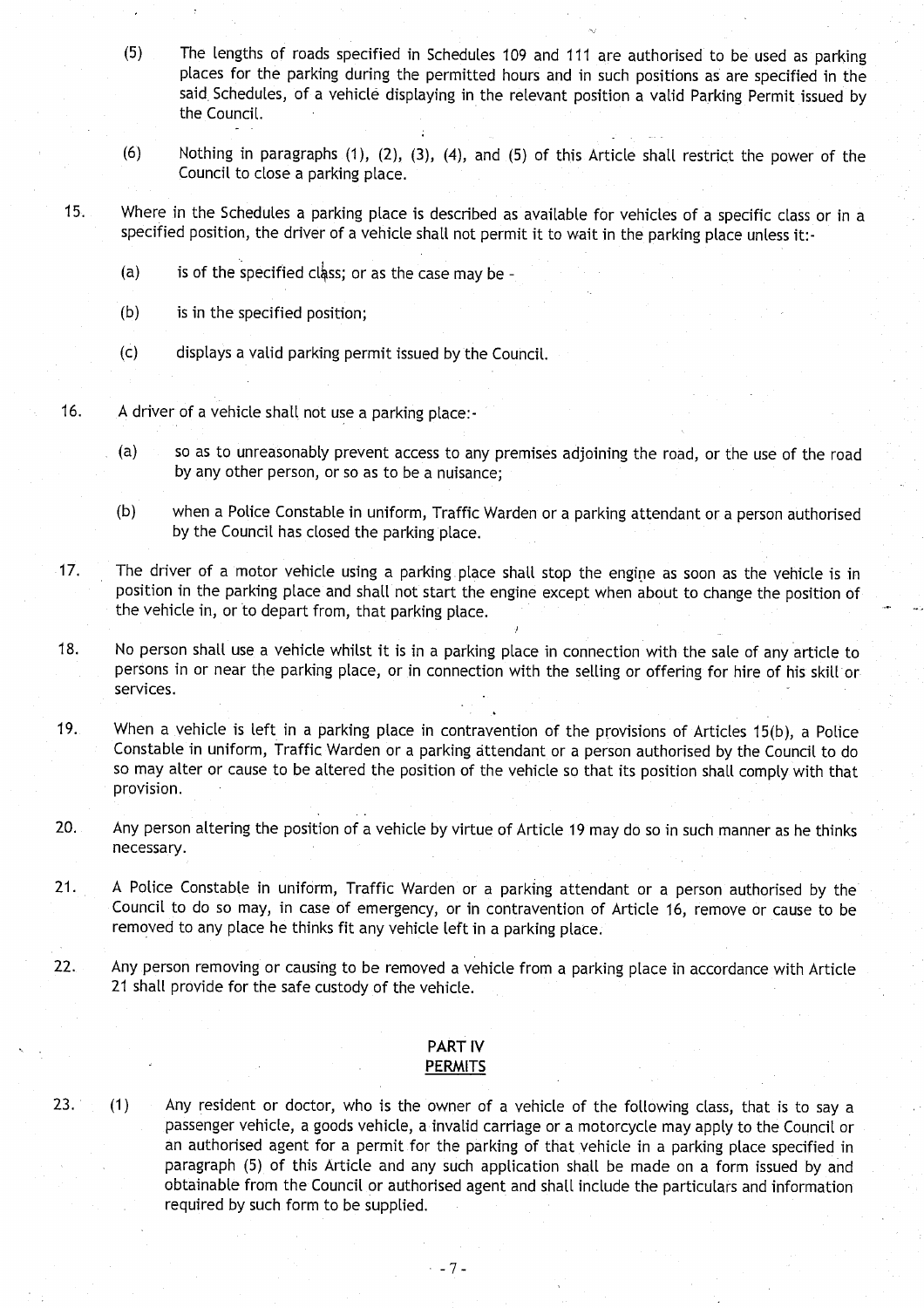- (2) The Council or authorised agent may at any time require an applicant for a permit or a permit holder to produce to an officer of the Council or authorised agent such evidence in respect of an application for a permit as they may reasonably require to verify the particulars or information given to them or to verify that the permit is valid.
- (3) The Council or authorised agent upon being satisfied that the applicant is :-
	- (a) a resident who is the owner of a vehicle of the class specified in paragraph (1) of this Article, shall issue to the applicant a Residents Parking Permit for the leaving during the permitted hours in a parking place of the vehicle to which such permit relates, by the owner or by any person using such vehicle with the consent of the owner (other than a person to whom such vehicle has been let for hire and reward);
	- (b) a Doctor, who is the owner of a vehicle of the class specified in paragraph (1) of this Article, shalt issue to the applicant 1 Doctors Parking Permit for the leaving at any time in the Doctors Parking Place specified thereon such vehicles as they are satisfied are used by fully registered persons who are liable to be called of necessity to emergencies away from the surgery or consulting room shown on the application to the extent that the need for special parking, arrangements is justified and to whom no suitable alternative parking facility is available within a reasonable distance .
- (4) A resident shall not be entitled to be in possession of more than one permit at any one occasion .
- (5) (a) a, Residents Parking Permit shall only be a valid for use in a parking place specified in Schedules 44,45, 55,61, 99, 100, 101, 104, 105, 106, 109 and 111 ;
	- (b) a Doctors Parking Permit shalt only be valid for use in a parking place specified in Schedule 102.
- 24. Notwithstanding the provisions contained in Article 23 the Council may also grant permits to such other persons as they may think fit.
- 25. (1) A permit holder (whether of a Residents or Doctors Parking Permit), may surrender such permit to the Council or authorised agent at any time and shall surrender such permit to the Council or authorised agent on the occurrence of any one of the events set out in paragraph (3) of this Article.
	- (2) The Council or authorised agent may, by notice in writing served on the permit holder at the address shown by that person on the application for the permit or at any other address believed to be that person's residence, withdraw a permit if it appears to the Council or authorised agent that any one of the events set out in paragraph (3) of this Article has occurred and the permit holder shall surrender the permit to the Council or authorised agent within 48 hours of the receipt of the aforementioned notice .
	- (3) The events referred to in the foregoing provisions of this Article are :-
		- (a) the permit holder ceasing to be a resident;
		- (b) the permit holder ceasing to be the owner of the vehicle in respect of which the permit was issued;
		- (c) the vehicle in respect of which such permit was issued being adapted or used in such a manner that it is not a vehicle of the class specified in Article 23(1);
		- (d) the issue of a duplicate permit by the Council under the provisions of Article 28;
		- (e) the expiry of the period for which the permit was issued ;
		- (f) where a permit is issued to any person upon receipt of a cheque and the cheque is subsequently dishonoured, the permit shall cease to be of any effect;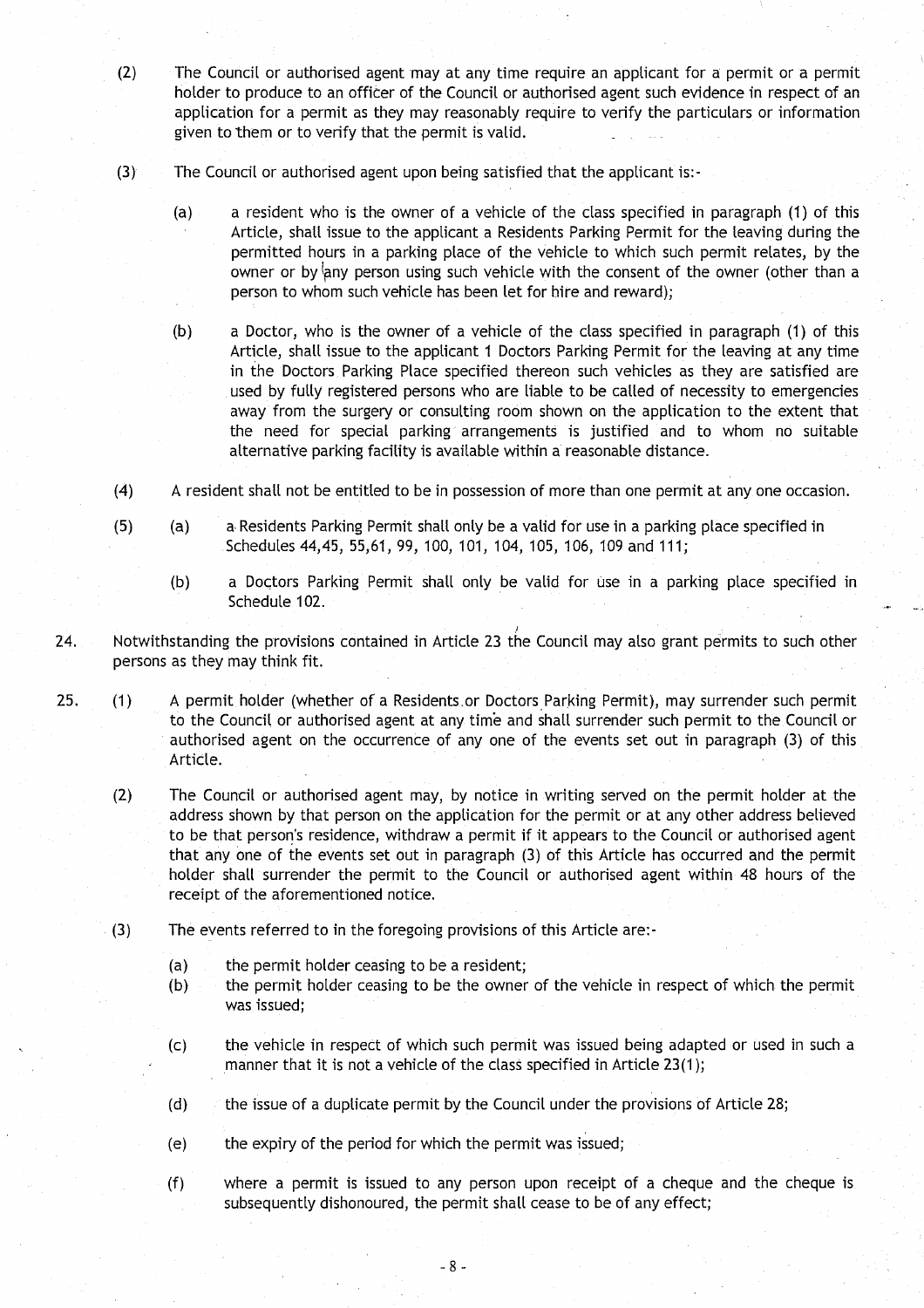- (g) in the case of a fully registered person holding a Doctor's Parking Permit:-
	- (i) the vehicle or any vehicle in respect of which the permit was issued ceasing to be used by a fully registered person who is liable to be called of necessity to emergencies away from the surgery or consulting room shown on the application for the permit to the extent that the need for special parking arrangements is justified;
	- (ii) the revocation of the designation of the parking place in respect of which the permit was issued .
- 26. Without prejudice to the provisions of Article 25, a permit shall cease to be valid at the expiration of the period specified thereon:-
	- (a) which period, in the case of a Residents or Doctors Permit, shall not exceed a period of twentythree months from the end of the month during which it first became valid;

or on the occurrence of any one of the events set out in paragraph (3) of Article 25, whichever is the earlier.

27. (1) A holder of a Doctors Parking Permit, may at any time apply to the Council or authorised agent for a permit issued to him to be amended so as to relate to any other vehicle, being a vehicle which is used by a fully registered person who are liable to be called of necessity to emergencies away from the surgery or consulting room shown on the application to the extent that the need for special parking arrangements can be justified.

(2) Upon receipt of an application pursuant to paragraph (1) of this Article and of the relevant permit, the Council or authorised agent may amend the permit accordingly, or to such extent as they think fit, or at their discretion issue a revised permit, and if a revised permit is so issued, the permit shall become invalid and shall be surrendered to the Council.

- 28. (1) If a permit is accidentally mutilated or defaced or the figures or particulars thereon have become illegible or the colour of the permit has become altered by fading or otherwise, the permit holder shall surrender it to the Council or authorised agent and apply to the Council or authorised agent for the issue to him of a duplicate permit, whereupon Council or authorised agent, shall issue a duplicate permit so marked and upon such issue the original permit shall become invalid.
	- (2) If a permit is lost or destroyed, the permit holder may apply to the Council or authorised agent for the issue to him of a duplicate permit and the Council or authorised agent upon being satisfied as to such loss or destruction, shall issue a duplicate permit so marked and upon such issue the permit shall become invalid.
	- (3) All the provisions of this Order shall apply to a duplicate permit to the same extent as they applied to the original permit.
- 29. A permit shall be in writing and shall include the following particulars:-
	- (a) the registration mark of the vehicle in respect of which the permit has been issued;
	- (b) the period during which, subject to the provisions of Article 25, the permit shall remain valid;
	- (c) an authentication that the permit has been issued by the Council;
	- (d) a code indicating the parking area for which the permit is valid.
- 30. At all times during which a vehicle is left in a parking place specified in Schedules 49 or 99 during the permitted hours, there shall be displayed in the relevant position a permit issued in respect of that vehicle valid for parking place.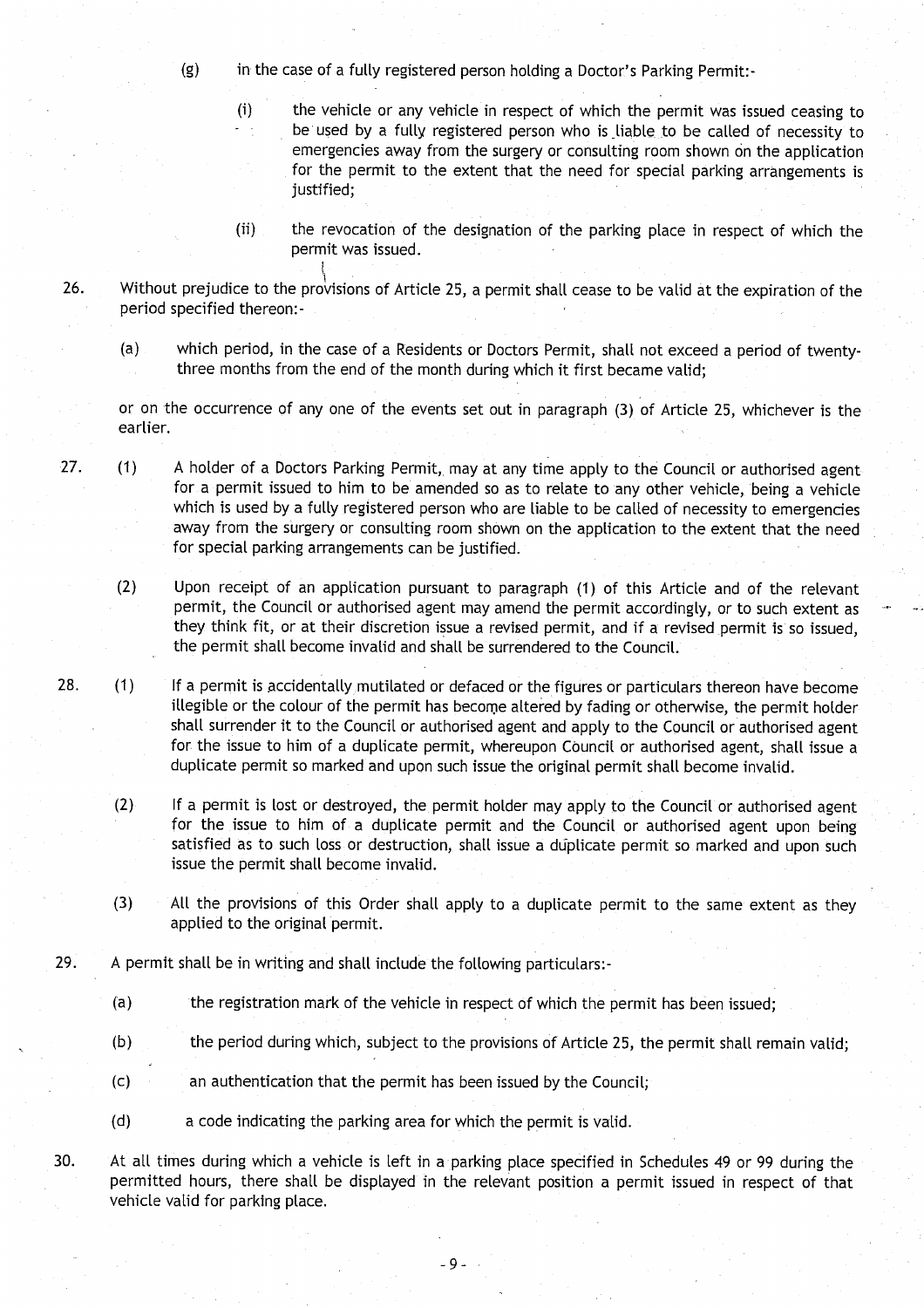- <sup>31</sup> . When a permit has been displayed in accordance with the provisions of Article 30, or where a penalty charge notice has been attached to the vehicle in accordance with Article 33(2), no person other than a Police Constable in uniform, Traffic Warden or a parking attendant shall remove such permit or notice from the vehicle unless authorised to do so by the driver of that vehicle.
- 32 . Notwithstanding the foregoing provisions of this Order, the Council may at its discretion issue a discretionary Notice allowing a specific vehicle to wait in a road or a parking place during the hours of operation of any restriction or prohibition to the contrary.

## PART V **CONTRAVENTION OF ORDER**

 $\left\{ \right.$ 

- 33 . (1) If a vehicle is left in a parking place during the permitted hours or in any road or length of road in contravention of any provision of this Order, a penalty charge shall be payable and/or the vehicle may be removed from that location.
	- (2) A separate penalty shall become chargeable in respect of each new calendar date .
	- (3) In the case of a vehicle in respect of which a penalty charge is payable, a penalty charge notice showing the information required by section 66(3) of the Road Traffic Act 1991 may then be issued by a parking attendant in uniform in accordance with section 66(1) of the said Act .
	- (4) If a vehicle is left after a penalty charge has been incurred, a parking attendant in uniform or a person acting under his direction may attach to the vehicle an immobilisation device and a notice in accordance with the requirements of section 69(1) and (2) of the Road Traffic Act 1991 and that vehicle shall only be released from the device on payment of the penalty charge, or as the case may be a reduced penalty charge, along with such release fee as may be required by the Council.
	- (5) Where a parking attendant has removed or caused to be removed a vehicle in accordance with paragraph (1) of this Article:-
		- (a) he shall provide for the safe custody of the vehicle;
		- (b) the Council shall be entitled to recover from the person responsible such charges in respect of the removal, storage and disposal of the vehicle as it might prescribe from time to time;
		- (c) the provisions of the Road Traffic Regulation Act 1984 as amended shall apply to the disposal of any such vehicle removed by or on behalf of the Council pursuant to this Article.

Nothing in paragraphs (4) and (5) of this Article shall apply in respect of a vehicle displaying in the relevant position a valid disabled person's badge issued by any local authority .

#### PART VI **SUSPENSIONS**

- 34. The following items contained within the specified orders shall be suspended :
	- (a) Borough of Reading (Rivermead Zone D)(Special Parking Area) Waiting Restrictions and Parking Places) Revision No. 1 Order 2003
		- Schedule 99 (177) York Road, South East Side
			- (184) Lynmouth Road, North-West Side.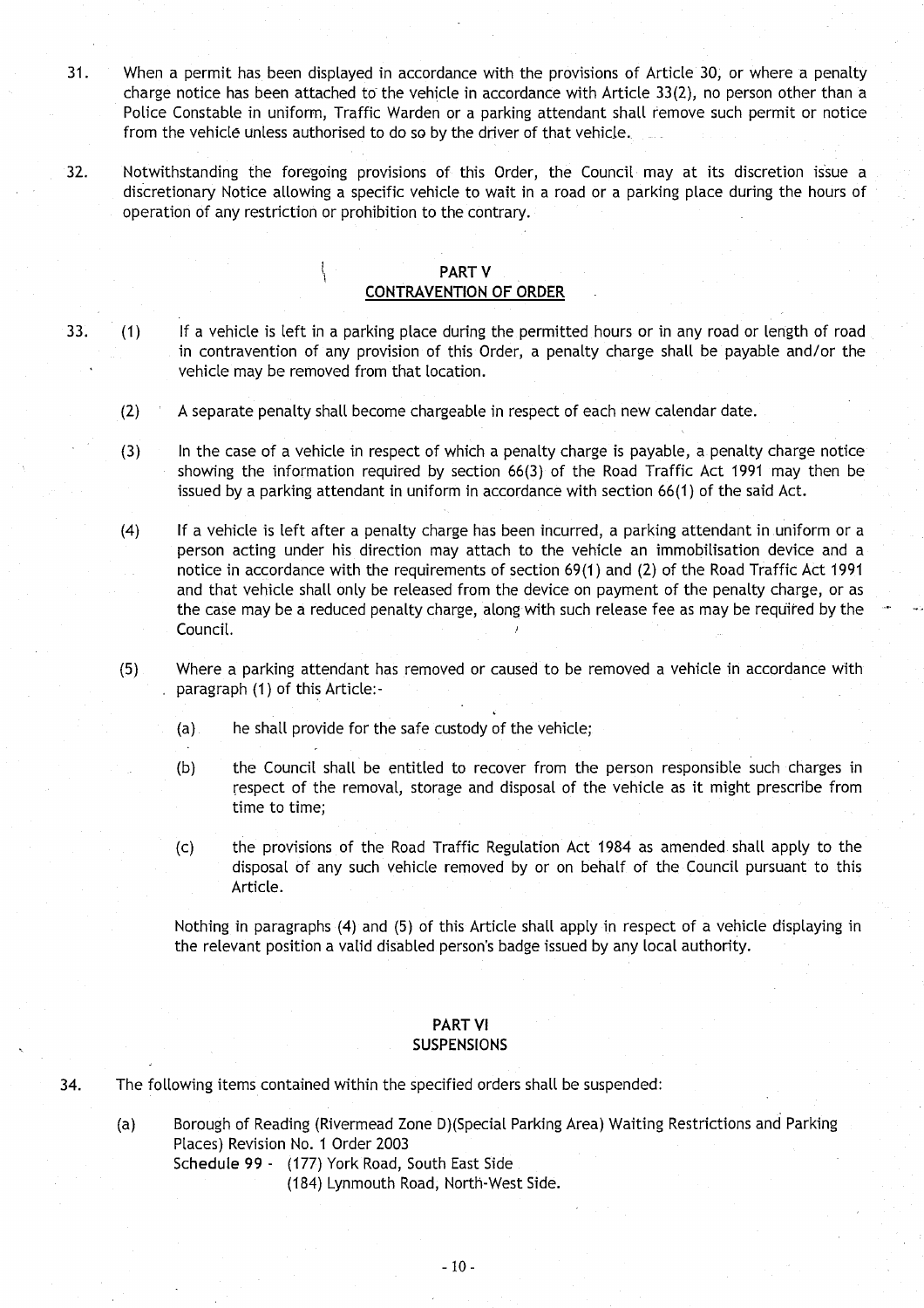Schedule 49 -

(b) Borough of Reading (Portman Road Zone E)(Special Parking Area)(Waiting Restrictions and Parking Places) Revision No. 1 Order 2003

| (92)  | Audley Street, North Side    |
|-------|------------------------------|
| (93)  | Audley Street, North Side    |
| (96)  | Audley Street, South Side    |
| (99)  | Beresford Road, West Side    |
| (100) | Beresford Road, West Side    |
| (101) | Beresford Road, East Side    |
| (102) | Catherine Street, North Side |
| (107) | Curzon Street, North Side    |
| (108) | Curzon Street, North Side    |
| (109) | Curzon Street, North Side    |
| (111) | Curzon Street, South Side    |
| (112) | Curzon Street, South Side    |
| (113) | Salisbury Road, West Side    |
| (115) | Salisbury Road, West Side    |
| (122) | Valencia Road, East Side     |
| (123) | Valencia Road, East Side     |
| (124) | Valencia Road, East Side     |

(c) Borough of Reading (Eldon Road Zone I)(Special Parking Area)(Waiting Restrictions and Parking Places) Revision No. 1 Order 2003

**Schedule 99 - (138** ) South Street, South Side

(139) The Grove, North Side

- (d) Borough of Reading (Katesgrove Zone 0)(Special Parking Area)(Waiting Restrictions and Parking Places) Revision No. 2 Order 2003.
	- **Schedule 4 -** (24) Newark Street, West Side

(29) Upper Crown (North/South) Street, East Side

- **Schedule 49 -** (257) Chesterman Street, North Side (258) Chesterman Street, South Side
	- (259) Chesterman Street, South Side
	- (261) Hill Street, West Side
	- (262) Hill Street, West Side
	- (264) Newark Street, West Side
	- (265) Sherman Road, West Side
	- (266) Sherman Road, West Side
	- (267) Sherman Road, East Side
	- (268) Short Street, West Side
	- (269) Short Street, West Side
	-
	- (270) Southampton Street, West Side
	- (271) Upper Crown Street (East/West Section) North Side
	- (272) Upper Crown Street (East/West Section) South Side
	- (273) Upper Crown Street (North/South Section) East Side

THE COMMON SEAL of the READING BOROUGH COUNCIL was hereunto BOROUGH COUNCIL was hereunto (approach)<br>affixed this day of (approach) in the presence of :-

J

| Minute     | Min |    |  |
|------------|-----|----|--|
|            | Cab |    |  |
| Originator | PB  |    |  |
| Seal No.   |     |    |  |
| Checked    |     | ٠. |  |

Authorised Signatory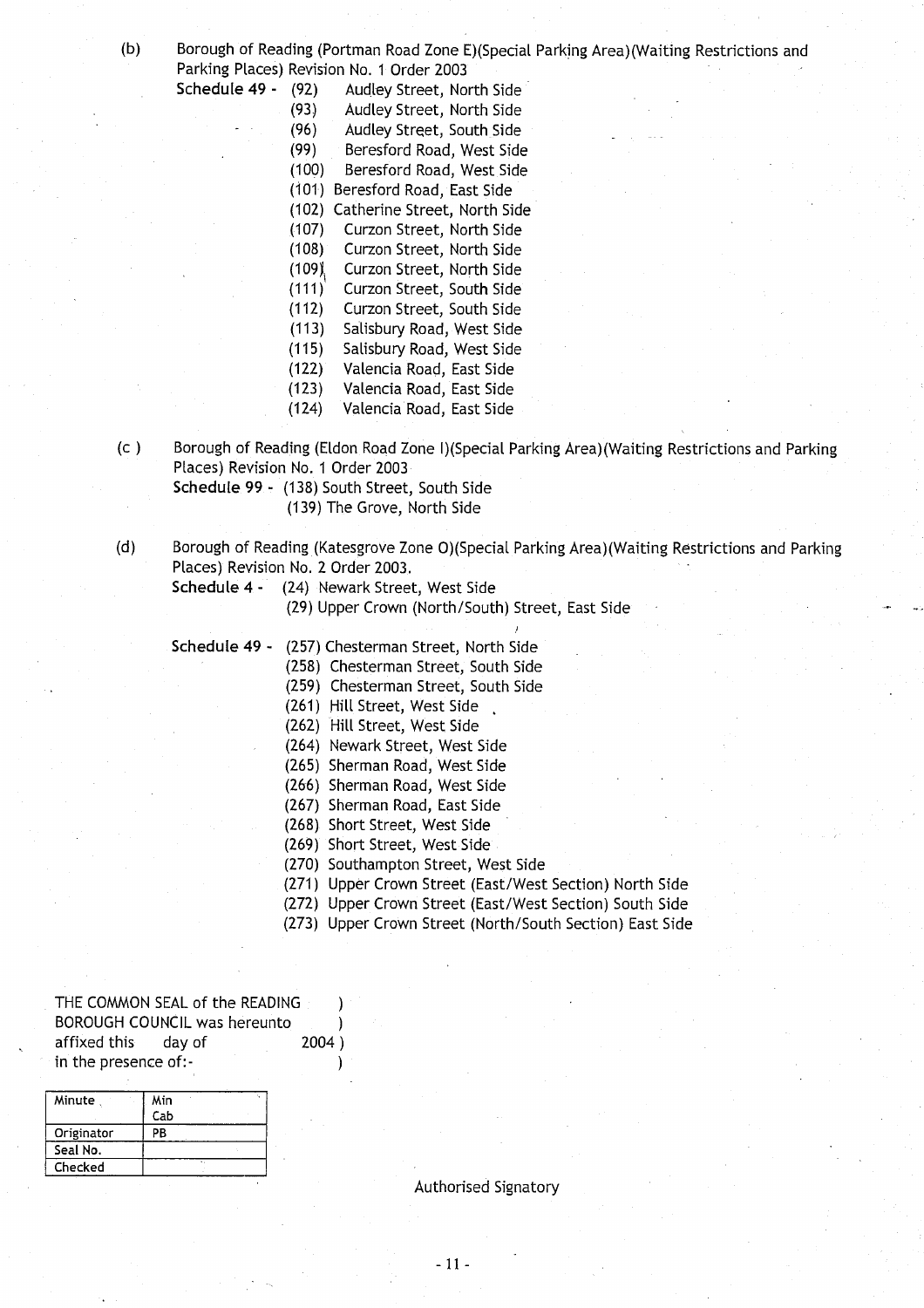4. . No Waiting At Any Time

 $\left\{ \right\}$ 

44 Shared Use - (A) Permit Holders' Only - (Mon to Sun 24 hrs OR (B) 2 hrs Limited Waiting, No Return Within 2 hrs, Mon to Sun **8 .OOam to 8.OOp m**

99 Permit Holders Only (Mon to Sun 24 hrs)